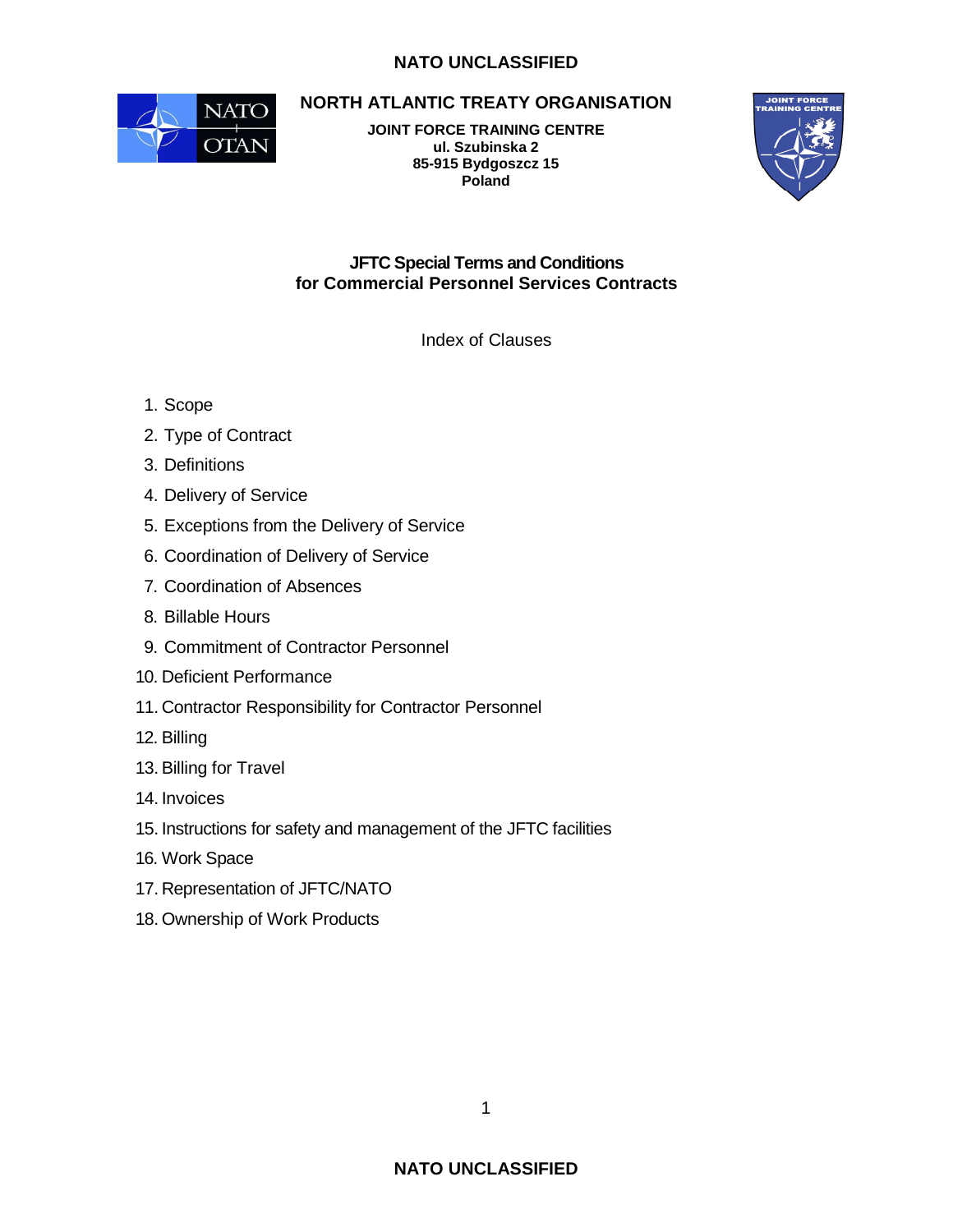## **1. SCOPE**

These Special Terms and Conditions address all issues pertaining to Commercial Personnel Services to be rendered by the Contractor to JFTC under this Contract, thereby taking precedence over the JFTC General Terms and Conditions.

## **2. TYPE OF CONTRACT**

As far as Commercial Personnel Services under this Contract are concerned this is a Level of Effort Contract with a not to exceed limit presented by the man years or fraction thereof, as provided in the SOW. This Contract establishes a contractual relationship strictly between the Contractor and JFTC. All financial risks and liabilities undertaken by the Contractor for the purpose of the service provision fall with the Contractor. All employer responsibilities for the Contractor Personnel performing under this Contract shall lie with the Contractor. In case the Contractor is self-employed individual those Special Terms and Conditions referring to the Contractor Personnel are equally applicable to him/her except for individual leave entitlement which is to be considered as period of permitted absence.

### **3. DEFINITIONS**

a. Billable Hours

 As further specified in these Special Terms and Conditions, hours spent by the Contractor Personnel in the immediate performance of this Contract for which the Contractor may bill JFTC at the hourly rate set out in this Contract.

b. Commercial Personnel Services

 As specified in the SOW, the continuous performance to be provided by the Contractor Personnel. The amount of Commercial Personnel Services is calculated on the basis of Man Years or a fraction thereof.

c. The Contractor Personnel

 An individual/individuals employed by the Contractor to perform the services required under this Contract for JFTC.

d. JFTC Work Days

 Mondays through Fridays with the exception of JFTC Holidays, which are listed in JFTC Directive 19-02. The number of JFTC Holidays may vary from year to year.

e. JFTC Operating Hours

As provided for in JFTC Directive 19-03.

f. Man Year

 1840 hours of the service to be rendered by one Contractor Personnel within one calendar year. The basis of this calculation is 46 weeks of contract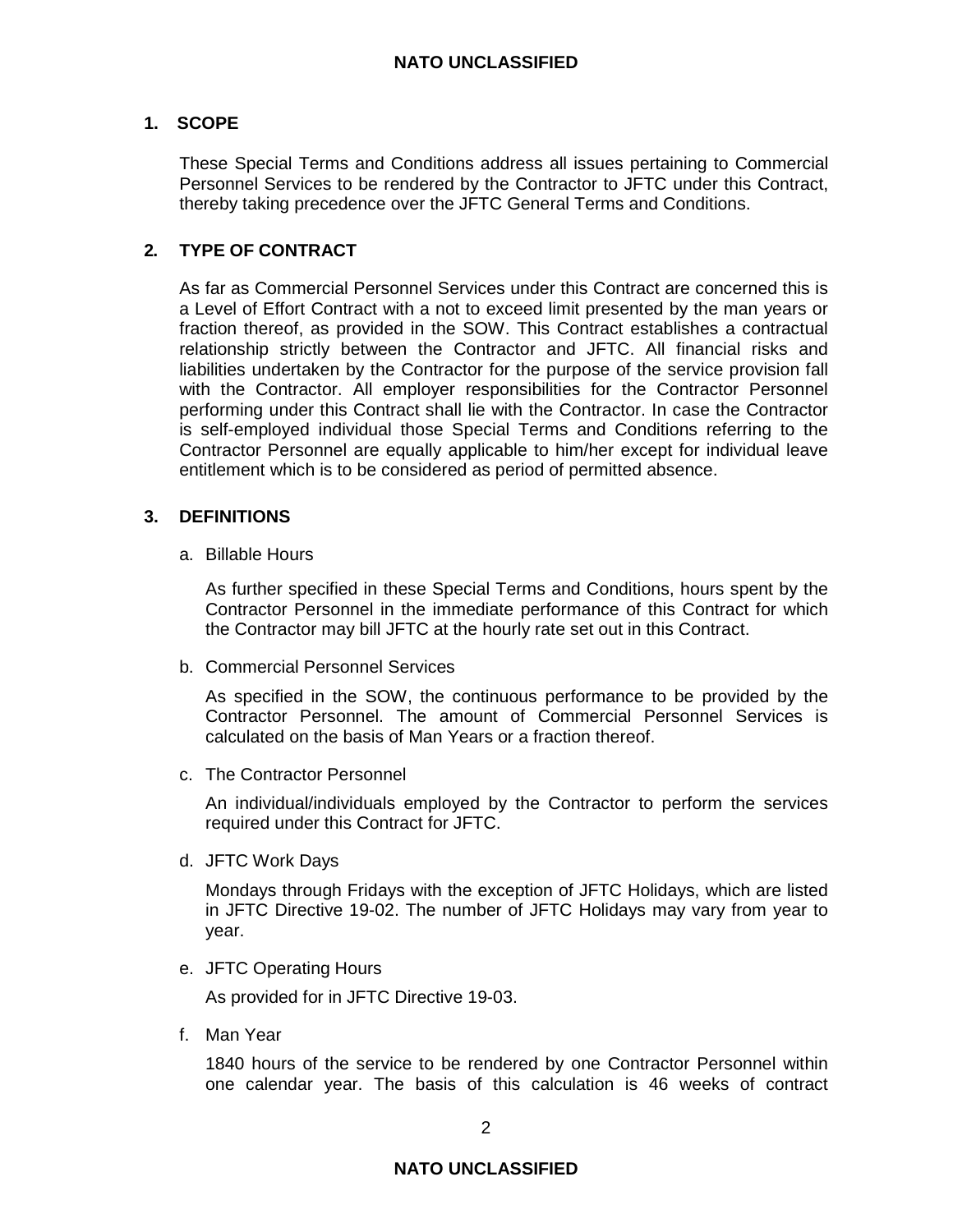### **NATO UNCLASSIFIED**

performance at 40 hours assuming 5 JFTC Work Days per week. As a baseline the further assumption is: 15 working days of JFTC Holidays and 15 JFTC Work Days as the minimum individual leave. As, in particular, the number of individual leave days may be greater and the number of JFTC Holidays may vary. In no event shall the ceiling of 1840 hours per man year or corresponding fraction thereof be exceeded.

#### g. Products

 Any item, document, writing, study, briefing, data base, piece of software or any other physical or intellectual result of the performance of the commercial personnel service or the associated interaction with NATO staff which may be subject to ownership rights.

# **4. DELIVERY OF SERVICE**

All Commercial Personnel Services under this Contract will be performed primarily on JFTC Work Days and during JFTC Operating Hours.

# **5. EXCEPTIONS FROM THE DELIVERY OF SERVICE**

Under exceptional circumstances Commercial Personnel Services may be provided outside of the limitations for the Delivery of Services stated in paragraph 4, as directed by the respective COTR.

## **6. COORDINATION OF DELIVERY OF SERVICE**

In order to ensure a balanced professional performance of the Contractor Personnel during their performance for JFTC, the Contractor shall ensure that each Contractor Personnel will take his/her applicable leave. All periods of non-delivery of services must be coordinated with the respective COTR.

## **7. COORDINATION OF ABSENCES**

To ensure the uninterrupted flow of JFTC projects, any absence by the Contractor Personnel requires earliest possible coordination with the COTR. Generally, such absence requires the approval by the COTR.

a. Personal Leave

At the beginning of the Contract the Contractor and the COTR will establish a leave plan for each Contractor Personnel.

b. Illness

Should absences caused by illness affect the performance of an JFTC project, the Contractor, upon request by the Contracting Officer, shall immediately replace the incapacitated Contractor Personnel with an equally qualified individual. JFTC reserves the right to approve such substitute based on his/her suitability and qualifications.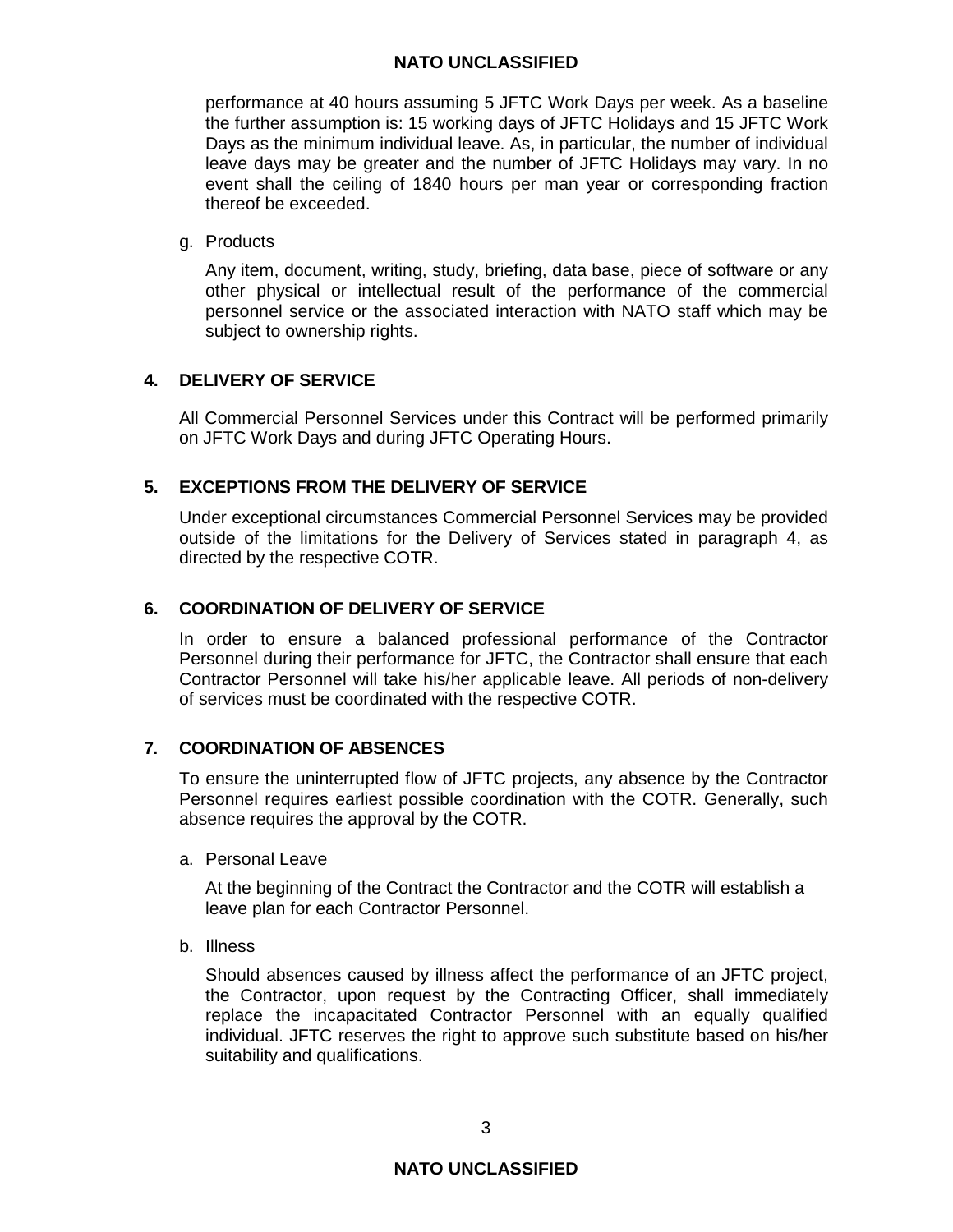### c. Other Absences

Unless otherwise arranged for, the Contractor shall ensure the full presence of the Contractor Personnel in accordance with Delivery of the Service set out in paragraph 4.

# **8. BILLABLE HOURS**

Only time spent by the Contractor Personnel in the immediate performance of this Contract, subject to the rules and procedures set out in paragraph 12 and 14.

a. Billable hours on travel

The maximum number of billable hours for travel time (between the primary location of duty and the destination of travel) is eight (8).

b. Billable hours on courses, conferences and workshops.

In case the Contractor Personnel is sent by the JFTC on duty travel to attend a course, conference or workshop, the maximum number of billable hours for any given work day at the destination where the course, conference or workshop takes place is eight (8).

c. Non-performance

Personal leave, closing of the Headquarters by the order of the JFTC Chief of Staff, sickness, company coordination, company reports, training not required or ordered by JFTC, breaks (except the mid-day break as defined in JFTC Directive 19-03), internal social events (except for the obligatory participation in official JFTC events, as ordered by the Commander or the Chief of Staff) or any other activity not immediately related to the performance of the services required under this Contract do not constitute billable hours.

## **9. COMMITMENT OF CONTRACTOR PERSONNEL**

The Contractor warrants that the Contractor Personnel initially presented for the performance of this Contract will perform this Contract for its duration. Any exchanges of the Contractor Personnel shall meet the requirements of the SOW and be performed only with written consent by the Contracting Officer.

## **10. DEFICIENT PERFORMANCE**

Should committed Contractor Personnel perform unsatisfactorily the Contractor will exchange such Contractor Personnel, at the request of the Contracting Officer for Contractor Personnel meeting the quality requirements set out in the SOW.

## **11. CONTRACTOR RESPONSIBILITY FOR CONTRACTOR PERSONNEL**

The Contractor, and in the case being, the sole proprietor, as the employer of the Contractor Personnel performing the services under this Contract shall be fully responsible for all insurances, emoluments as well as taxes and payments to the health, social security, registration fees, the contractor's running costs and any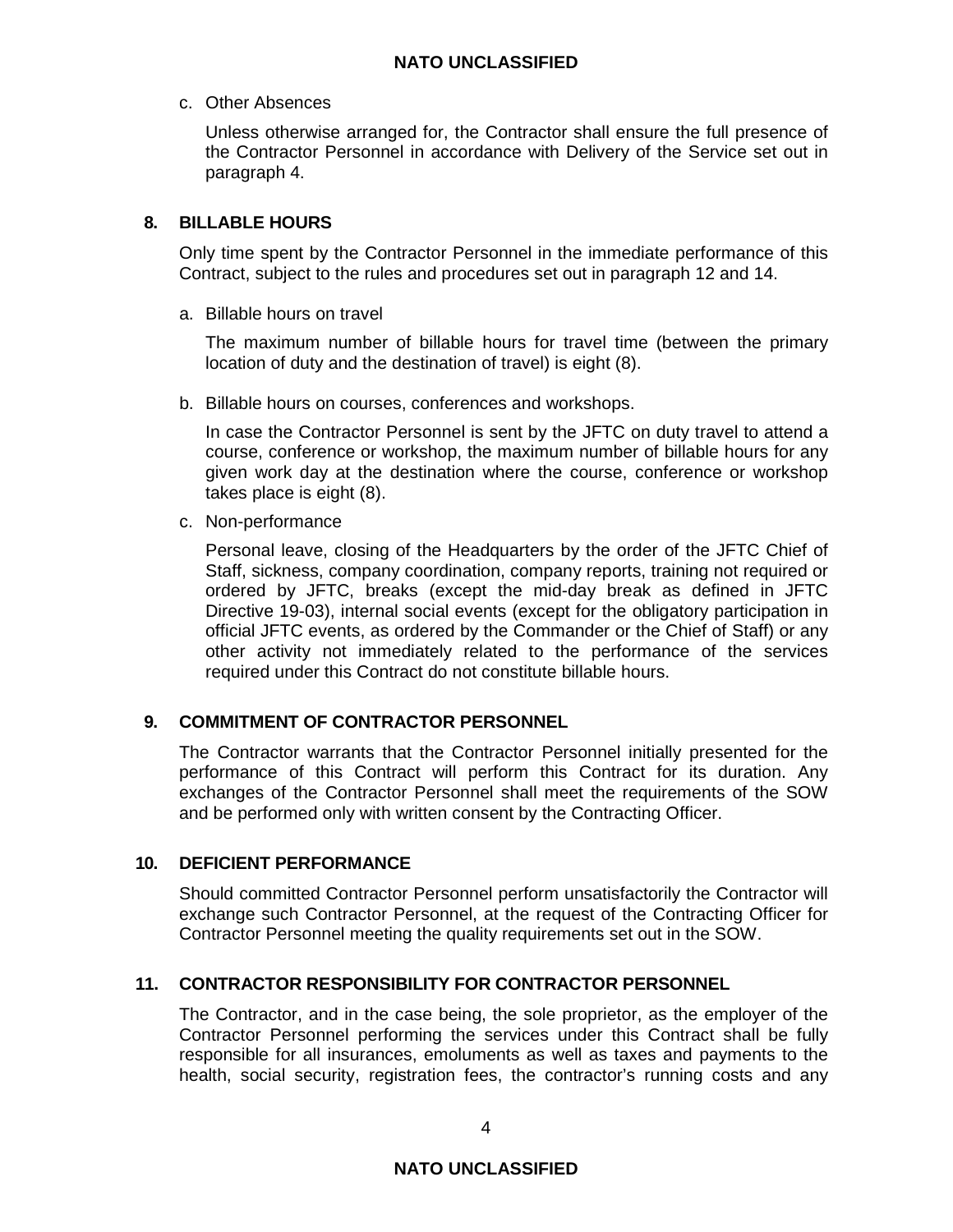### **NATO UNCLASSIFIED**

other applicable mandatory contributions. In case of duty travels to high risk areas required by JFTC, the Contractor may be reimbursed the insurance costs by JFTC, if so decided by the Chief of Staff.

### **12. BILLING**

The Contractor shall bill time for the Contractor Personnel at the hourly rate set out in this contract ONLY for billable hours. The remuneration shall cover all the Contractor's expenses, except for travel expenses as described in paragraph 13 below.

### **13. BILLING FOR TRAVEL**

Travel by the Contractor Personnel shall be authorised and reimbursed in accordance with ACT Financial Manual Section 24, "Contractor Travel" and JFTC Directive 60-50 – Travel on International Duty.

### **14. INVOICES**

All invoices shall be provided by the Contractor in accordance with the General Terms and Conditions to this Contract. Additionally, the invoices for Commercial Personnel Services shall contain, at a minimum:

- a. A breakdown of the Contractor Personnel;
- b. The billable hours performed by each of them by day; and also
- c. Indicating travel, absences and other relevant information.

## **15. INSTRUCTIONS FOR SAFETY AND MANAGEMENT OF THE JFTC FACILITIES**

The Contractor shall ensure that the Contractor Personnel honour all JFTC Directives and further guidance by the Chief of Staff regarding the safety and management of JFTC.

#### **16. WORK SPACE**

If provided for in the SOW, JFTC will provide working spaces for the Contractor Personnel. Should these spaces not be considered adequate by the Contractor, the Contractor will at its own expense ensure working spaces in the immediate vicinity of the identified location of performance.

#### **17. REPRESENTATION OF JFTC/NATO**

When dealing with third parties during the execution of this Contract, the Contractor Personnel shall present themselves as representatives of the Contractor working under contract for JFTC/NATO. Contractor Personnel shall not take decisions or commitments for JFTC/NATO.